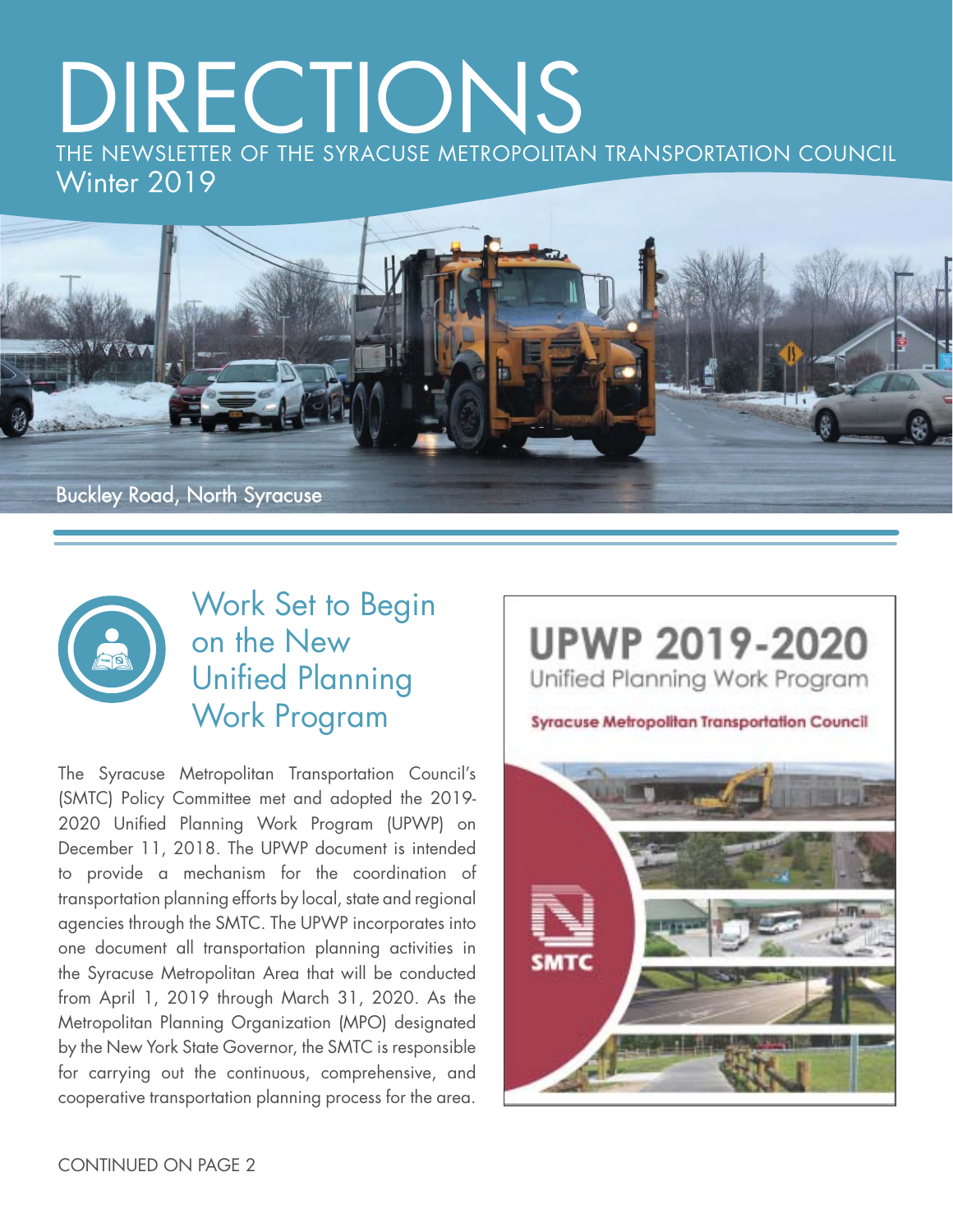

The 2019-2020 UPWP contains several carryover projects from the 2018-2019 program year. As a result, the SMTC did not solicit for new projects for the 2019- 2020 program. However, the new program contains a line item for on-call assistance to the City of Syracuse, including assistance with the ReZone Syracuse Generic Environmental Impact Statement; the CNY Recreational Heritage Trail Bike Corridor; and the 2019 New York State Association of Metropolitan Planning Organization's (NYSAMPO) conference planning.

Carryover projects from the last program year include:

- Armory Square Mobility Plan;
- South Geddes and West Fayette Complete Streets;
- RTC/Market Area Access Study;
- Safety Assessment and Analysis for Onondaga County and City of Syracuse facilities;
- Erie Boulevard Transit Mobility Enhancements;
- US Route 11 Corridor Study;
- City of Syracuse and Onondaga County Department of Transportation (OCDOT) Traffic Counts; and
- Congestion Management Process Update.

CONTINUED FROM COVER PAGE And the state of the syracuse of the Syracuse Armory Square, Syracuse

Staff continues to provide support to municipalities under the Local Comprehensive Plan Assistance block. Additionally, work is progressing on our Long Range Transportation Plan (LRTP) Update.

As we have done in the past, the SMTC continues to participate in the New York State Department of Transportation's (NYSDOT) I-81 project. Staff attends meetings for various NYSDOT I-81 associated committees and provides Travel Demand Modeling assistance as needed. Staff continues to work on the federally required tasks as directed by the Federal Highway Administration (FHWA) and Federal Transit Administration (FTA).

The 2019-2020 UPWP is available for viewing at the SMTC offices, 126 N. Salina Street, Syracuse; at the main branch of the Onondaga County Public Library, The Galleries, 447 South Salina Street, Syracuse; or on the SMTC website – www.smtcmpo.org.

Directions is a publication of the Syracuse Metropolitan Transportation Council (SMTC). Formed in 1966 as a result of the Federal Aid Highway Act of 1962, and the Urban Mass Transportation Act of 1964, the SMTC serves as the metropolitan planning organization (MPO) for the Syracuse metropolitan area, and provides a forum for cooperative decision making in developing transportation plans and programs. Its committees are comprised of elected and appointed officials, representing local, state, and federal governments or agencies (member agencies) having an interest in or responsibility for transportation planning and programming. Editor: Patricia A. Wortley Christian Communication Craphic Assistance: Kevan M. Busa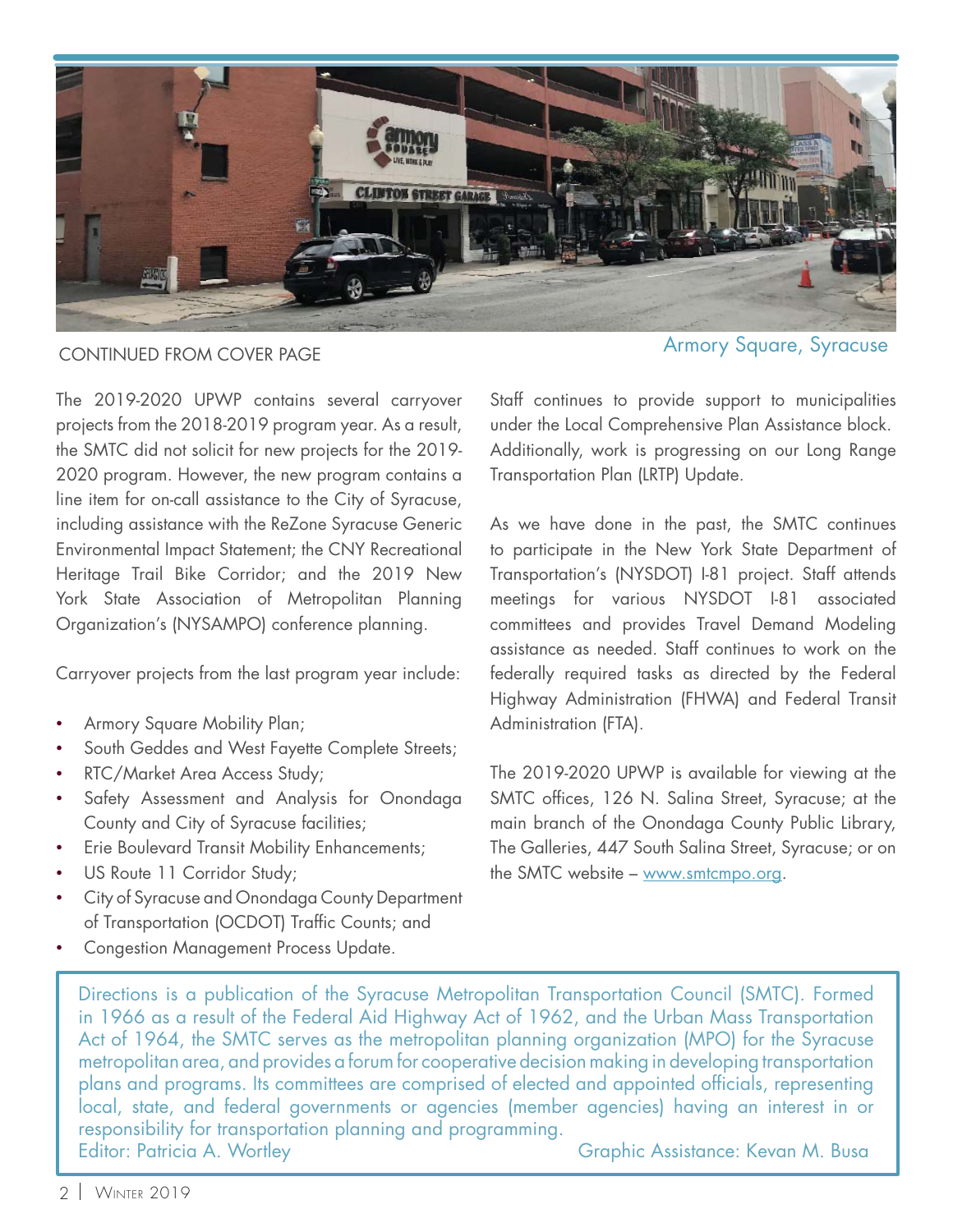

## Skaneateles Sidewalk Assessment Finalized

**O** Completed at the request of the village

**O** Reviewed existing sidewalks and noted missing segments

Examined physical characteristics restricting future sidewalks



The [Skaneateles Sidewalk Assessment](http://www.smtcmpo.org/docs/reports/Skaneateles_Sidewalk_Assessment_Memo_with_Figures.pdf) was started in spring 2018 and completed in the fall of 2018. It was a technical analysis for the Village of Skaneateles who was looking to expand their existing sidewalk infrastructure. As a planning level analysis, there was no public outreach. The SMTC looked at where there were existing sidewalks and then mapped out the locations where there were not current sidewalks. The SMTC reviewed the physical characteristics that would restrict future sidewalks such as trees, slope, telephone poles, and structures. Each segment of missing sidewalk was then ranked by how difficult the physical characteristic would be to install. The final synopsis was

a map showing all the segments by difficulty and then a chart that gave in-depth information about the segments themselves. This analysis was an informational piece that was presented at both Planning and Policy Committee meetings and will hopefully help aid the Village of Skaneateles in expanding their sidewalk infrastructure in the future!

The final report can be found on the SMTC website, www.smtcmpo.org. For further information please contact Kevan Busa at kbusa@smtcmpo.org or 315. 422.5716.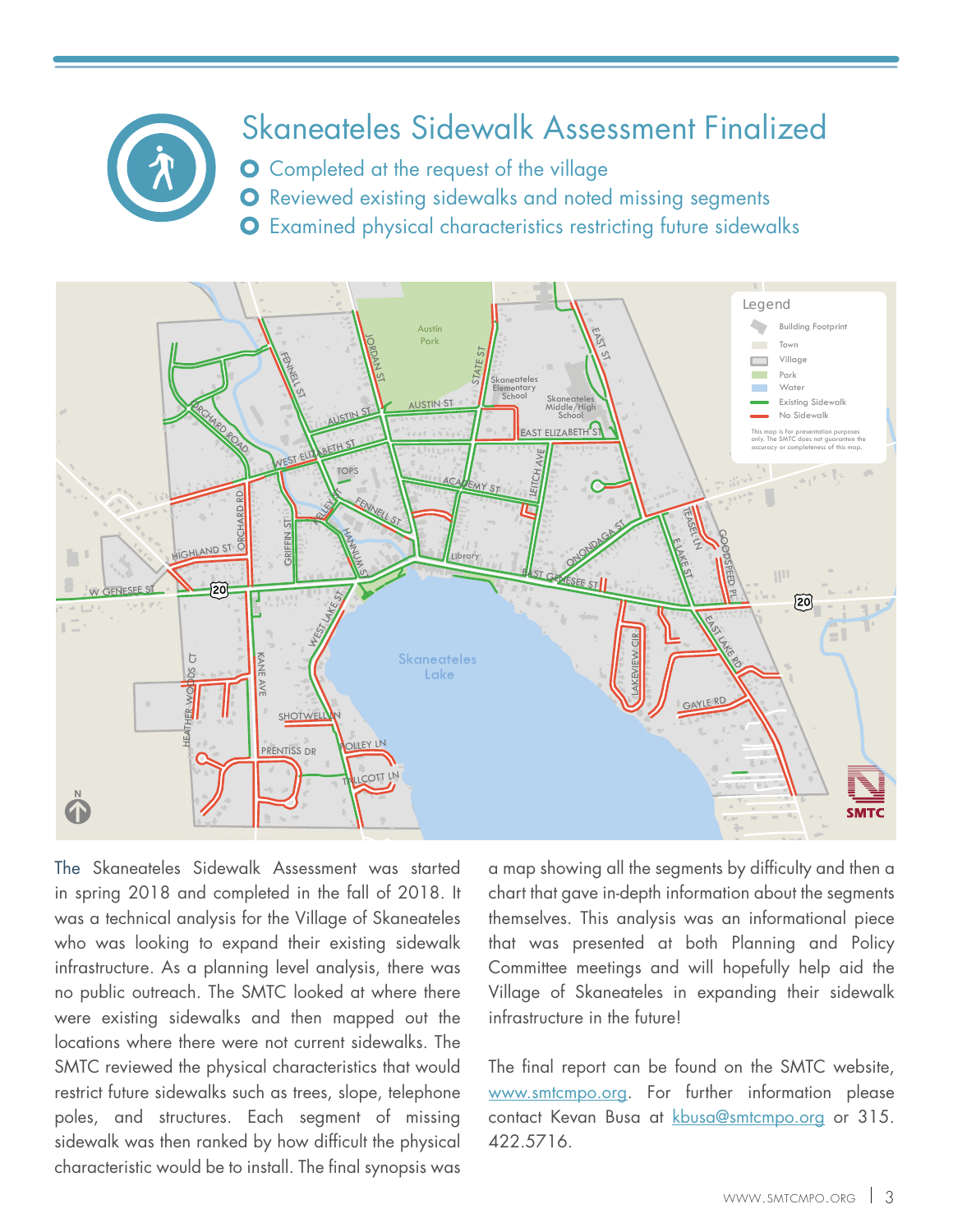

#### Florence Ave Analysis Completed

O Identifies opportunities for improved east-west bike/ped access Uses guidelines from the NYS Pedestrian Safety Action Plan Recommends bringing sidewalks up to current ADA standards

The SMTC recently completed a technical analysis for the City of Syracuse that identifies opportunities to improve [east-west pedestrian and bicycle access along Florence](http://www.smtcmpo.org/docs/reports/Florence_Ave_FINALMemo_12-14-18wAPP.pdf) Avenue and over Onondaga Creek in the North Valley neighborhood. This assessment was completed under the agency's general "Bicycle/Pedestrian Planning Task" as a small planning level technical analysis with no public outreach.

The area along the Florence Avenue corridor examined for this analysis connects apartments, the Van Duyn Elementary School, and travels over Onondaga Creek by way of a pedestrian bridge to link to Valley Plaza and senior housing.

The intersections included in the study area that were examined for potential pedestrian crossing improvements/treatments, included:

- Mains Avenue/Maxwell Avenue (unsignalized);
- Maxwell Avenue/Valley Drive/Fish Avenue (signalized);
- Fish Avenue/Loomis Avenue (unsignalized);
- Midland Avenue/West Florence Avenue/path (unsignalized/mid-block);
- West Florence Avenue/South Salina Street/East Florence Avenue (unsignalized);
- East Florence Avenue/Stevens Avenue (unsignalized); and
- East Florence Avenue/Springbrook Avenue (unsignalized).

The SMTC used guidelines set forth in the New York State Pedestrian Safety Action Plan (PSAP) for crosswalk treatments to determine which type of treatments would be applicable at these major crossings. Although PSAP monies are specifically for use at locations with existing pedestrian infrastructure, the SMTC is recommending similar treatments for some locations that do not currently have pedestrian crossings. Recommendations for the majority of crossings in the study area centered on adding crosswalks where needed and bringing existing facilities, primarily curb ramps, into ADA compliance.

The major road segments included in the analysis area that were examined for potential pedestrian improvements/treatments, included Maxwell, Fish, West Florence, and East Florence Avenues. These road segments are residential in nature, with primarily "partially accessible" or "not accessible" ADA sidewalk compliance ratings. These road segments also lead to nearby Van Duyn Elementary School. Through observation, the majority of traffic on these residential streets is either school related or neighborhood residents. Because of this, should the City decide to improve the sidewalks in the study area, it is recommended that segments closest to the school be improved first (i.e. Fish Avenue, Maxwell Avenue, West Florence Avenue). Recommendations relative to street segments primarily include bringing sidewalks up to current ADA standards and into compliance with City codes (sidewalk material should be concrete, not asphalt).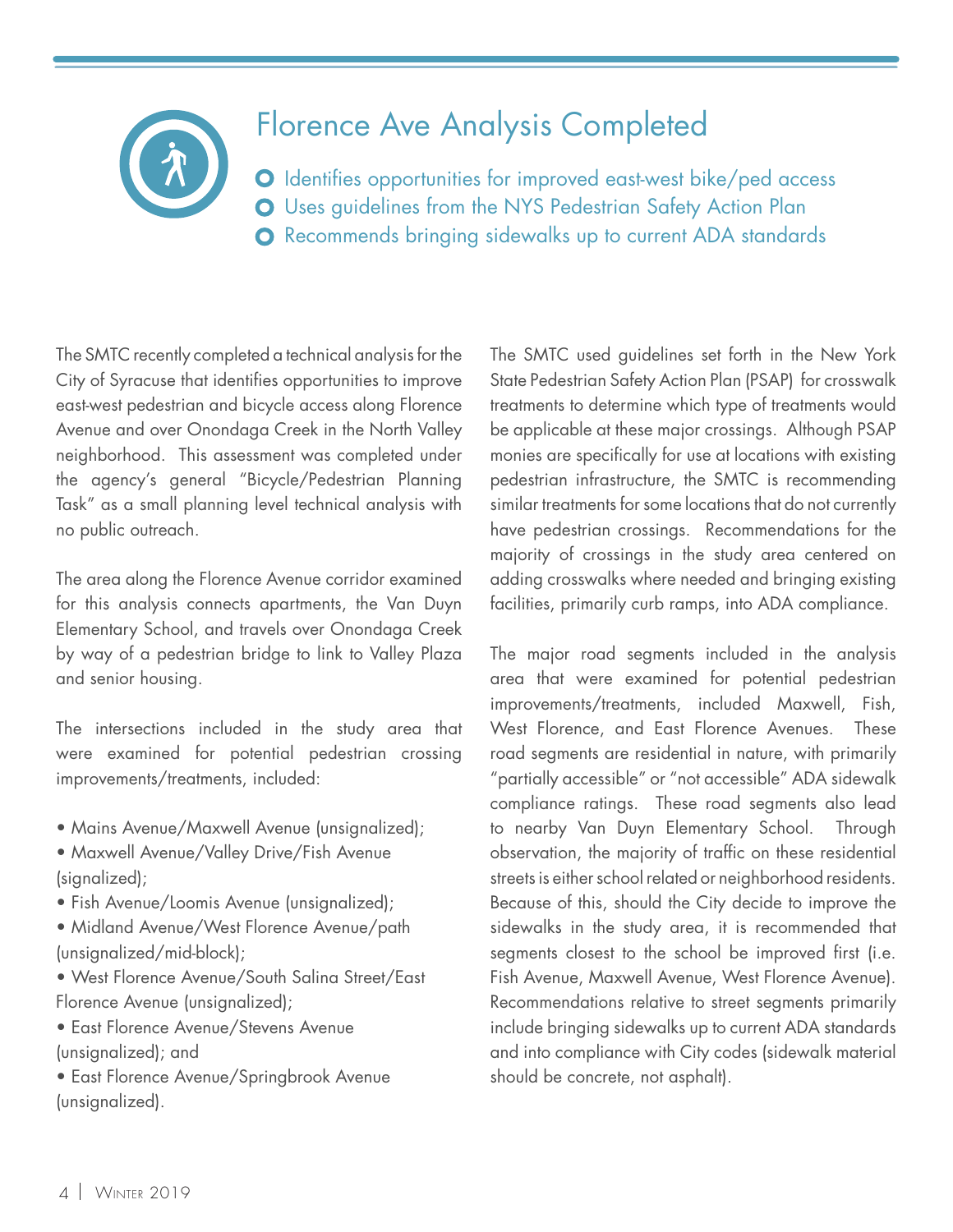

Proposed pedestrian accommodations across Midland Avenue

School officials indicated that the trail behind Van Duyn Elementary School that leads to Onondaga Creek is used by students to get to/from school. SMTC recommends widening the trail and pedestrian bridge, setting the concrete bollards at the western trailhead further apart to accommodate wheelchair and stroller users, thinning the trees/brush along the trail for better visibility, and adding trail signage. The SMTC also recommends that the City pursue funds for trail and pedestrian bridge improvements during the Phase III planning/construction of the Onondaga Creekwalk.

As far as bicycle-related recommendations are concerned, a neighborhood greenway is the recommended treatment in the Syracuse Bike Plan for

implementation along Florence Avenue (between Valley Drive and South Salina Street). This is a low traffic volume east-west corridor in the Valley, and offers a connection across Onondaga Creek, as well as a route to Van Duyn Elementary School. The SMTC supports this recommendation and encourages the City of Syracuse to implement this treatment. In addition, due to the residential nature of the roads in the study area, share the road signage is suggested along this eastwest corridor.

The final technical analysis for this project can be found on the SMTC website, www.smtcmpo.org.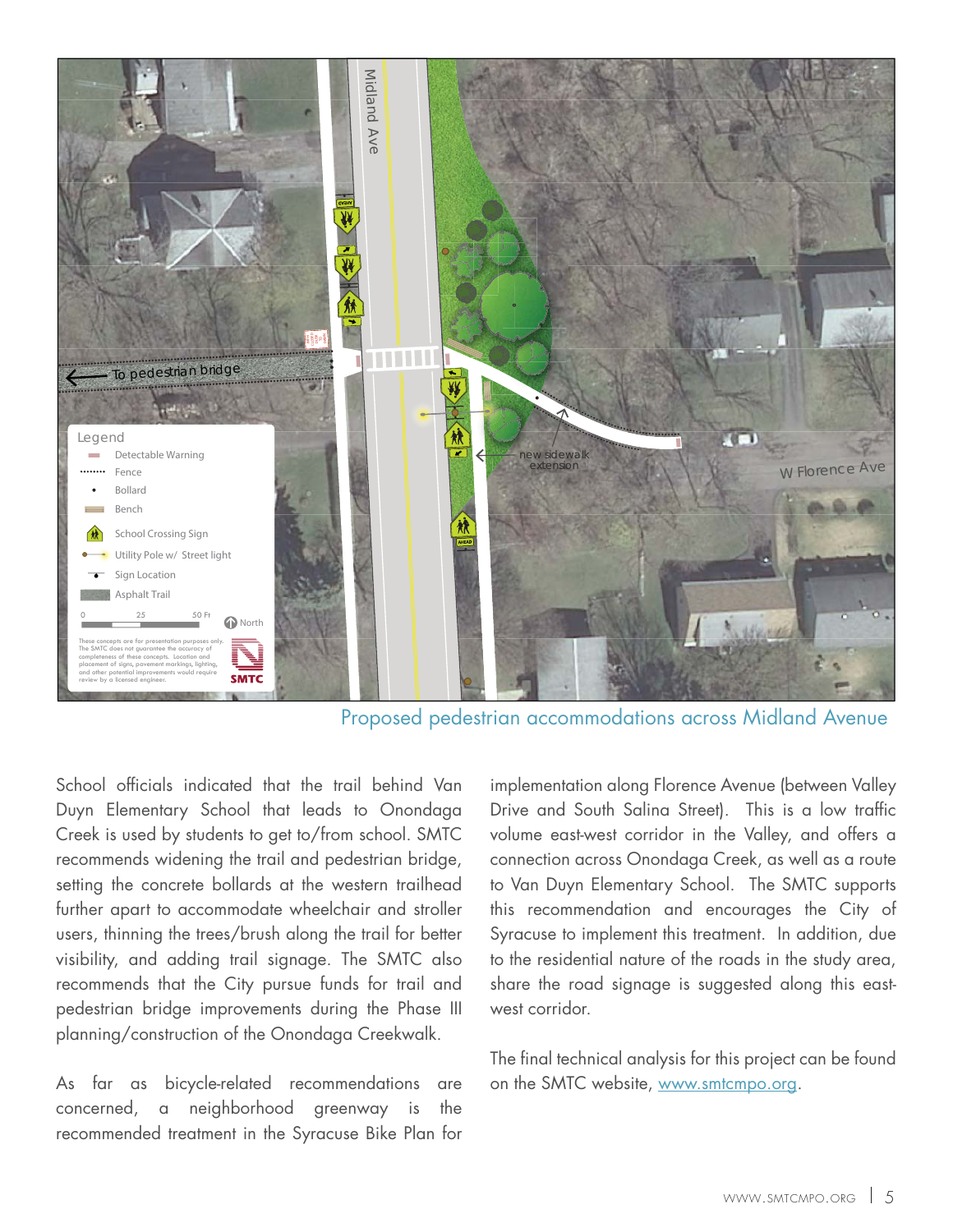## An Overview of the Church [Street Municipal Lot Assessment](http://www.smtcmpo.org/docs/reports/Church_Street_Municipal_Lot_Memo_12-11-18.pdf)

**O** Addendum to Church Street Access Study **O** Village looking to establish a municipal lot **O** Analysis assessed short- and long-term traffic impact

The Village of North Syracuse is extending the 100 block of Church Street to South Bay Road to improve delivery truck access and promote mixed-use investment. The Village decided that connecting to South Bay Road was its best option following the completion of SMTC's [Church Street Access Study in 2016](http://www.smtcmpo.org/docs/reports/Church_Street_Study_Final_Report.pdf). Now, the Village wishes to consolidate several parking lots into a municipal lot with primary access via Church Street. The Village has pitched this idea to the property owners and received support to investigate it as a potential option. Establishing a municipal lot would increase the number of parking spaces, beautify the area, improve snow plowing/maintenance operations, and enhance traffic flow and safety along Route 11 by reducing unnecessary driveways. However, redirecting additional traffic to Church Street could increase delay at an already busy intersection. As such, the Village requested that the SMTC assess potential short- and long-term traffic impacts and share findings with the Village and the property owners.

The SMTC conducted a brief assessment and summarized findings in a technical memorandum to serve as an addendum to the 2016 Access Study. The assessment found that Route 11 is anticipated to operate satisfactorily now and 20 years in the future, but drivers on Church Street would likely experience excessive delay. Drivers turning left from Church Street onto Route 11 could experience 2 minutes of delay in the morning and three minutes of delay in the evening. These results reflect a worst-case-scenario of what could happen if

Church Street redevelops as an extension of the Village's central business district in 20 years. Assuming only half of the anticipated traffic occurs, which may be a more reasonable outcome, the anticipated increase in delay would be much more tolerable during the busiest time in the morning and in the evening.

The Village has a unique opportunity to promote investment and revitalization consistent with its vision for the future. Should the Village and the property owners decide to establish the municipal lot, the Village could monitor operations at the Route 11/Church Street intersection and restrict westbound left turns in the future if delays become unreasonable. If this were to occur, the Village should also add a southbound rightturn movement at Church Street/South Bay Road. The study found that eliminating a westbound left-turn (at Route 11/Church Street) and adding a southbound right-turn (at Church Street/South Bay Road) would greatly improve traffic operations and reduce delay to satisfactory levels.

The technical assessment is available at www.smtcmpo. org, and it can be reviewed at the Northern Onondaga Public Library (NOPL) or the SMTC office. Questions may be directed to Michael Alexander, malexander@ smtcmpo.org or 315.422.5716.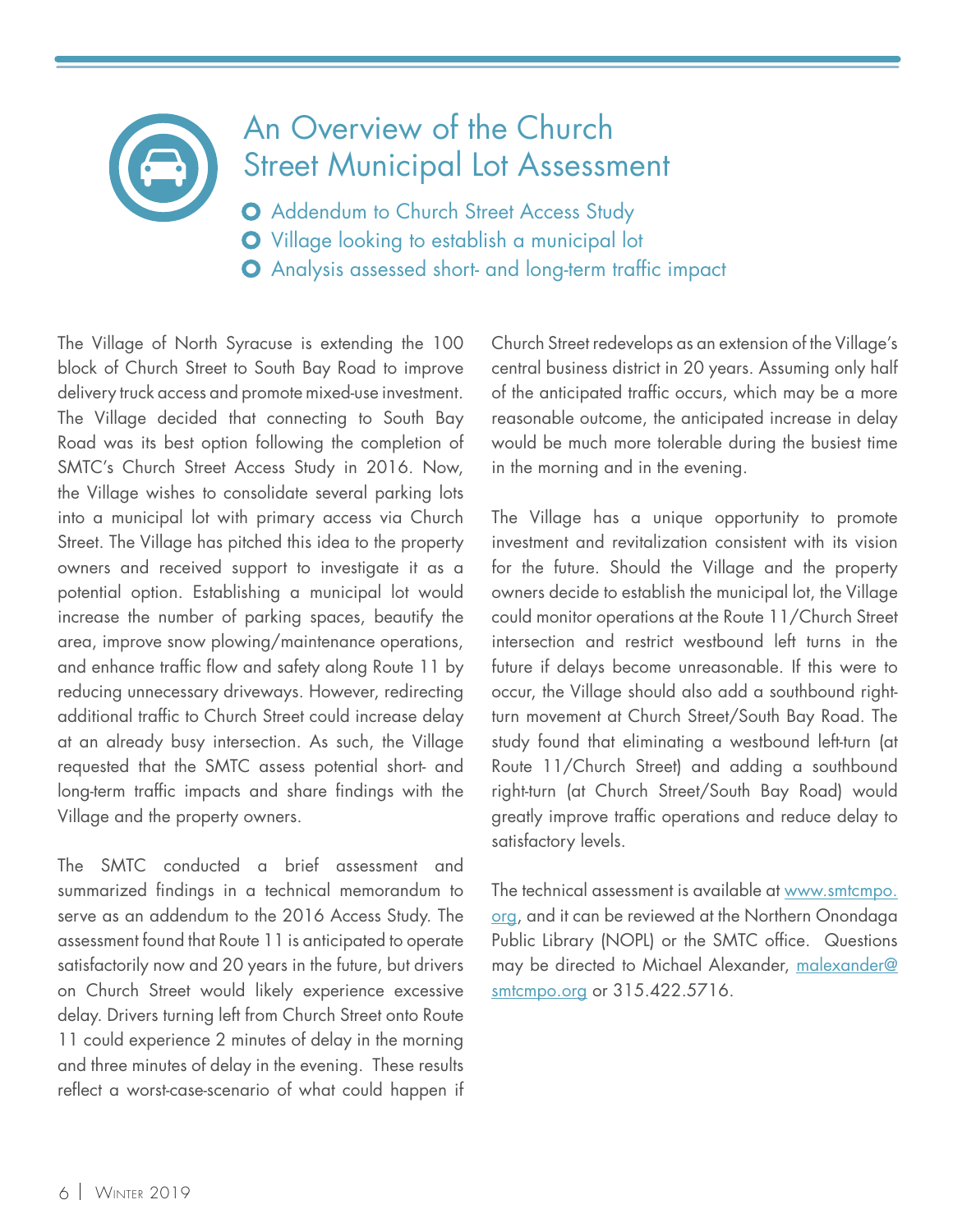

Church Street looking east to planned extension to South Bay Road

#### Church Street Roadway Extension Project Update

The 100 block of Church Street currently exists as a dead-end road without a cul-de-sac. Lacking a second point of access, the 100 block restricts a delivery truck's ability to safely turn around. The Village believes that improving truck mobility will promote new development consistent with their vision to redevelop the block as an extension of the central business district.

As mentioned in the article, the SMTC completed an access study in 2016 that reviewed options to extend the road. Since the study's completion, the Village has secured a grant to extend Church Street to South Bay Road. Initial steps to advance the project are underway. The Village has acquired and recently demolished one structure adjacent to South Bay Road to allow for roadway construction, which is anticipated for summer 2019.